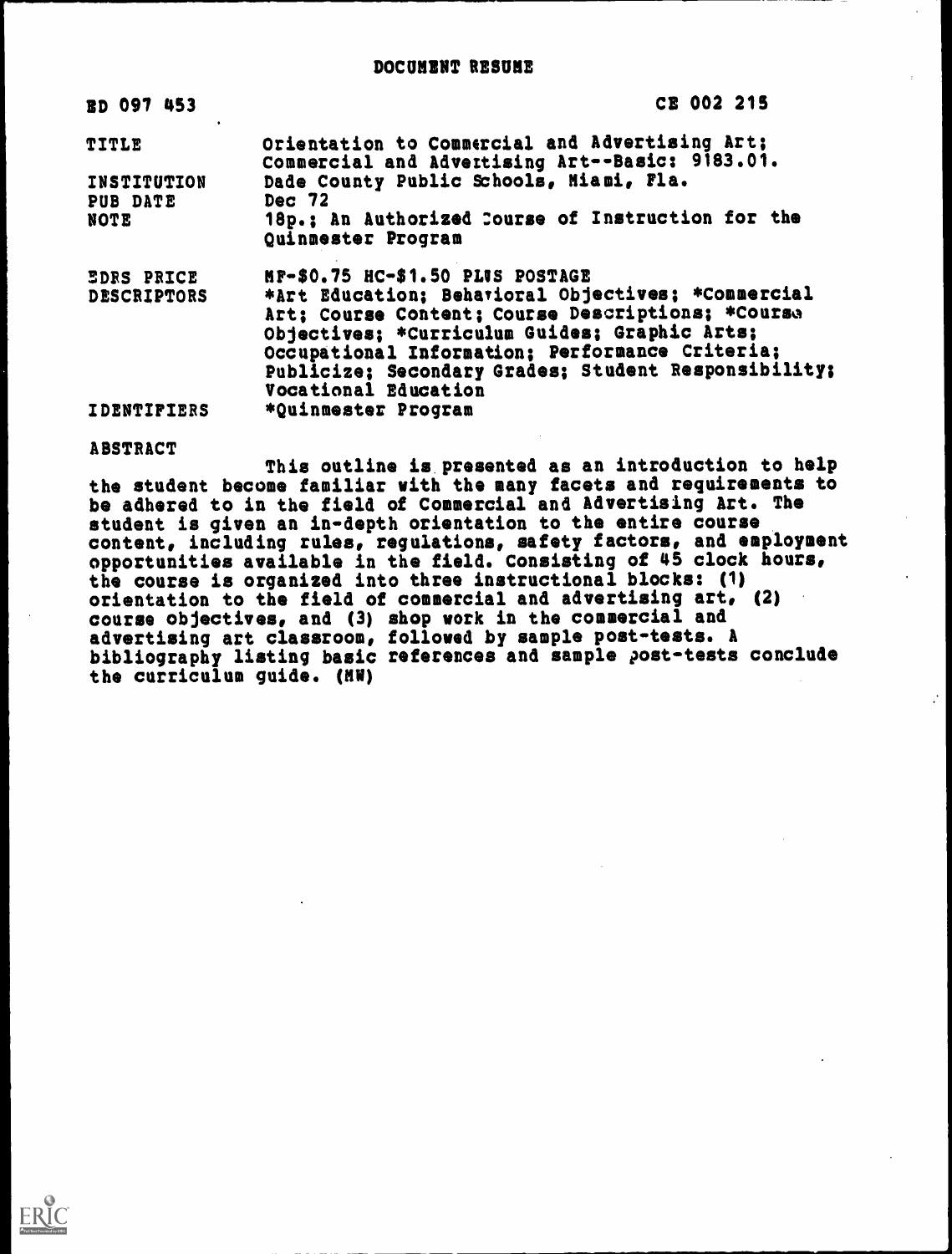$52 - 41 - 1$ 

# **BEST COPY AVAILABLE**

U.S. DEPARTMENT OF HEALTH **EDUCATION & WELFAKE**<br>NATIONAL INSTITUTE CF<br>SOUCATION<br>COLIMENT LINE LOTER המשישים<br>ה- ה- ה- ה- ה- ה<br>יה ה- ה- ה- ה- ה- ה-<br>יה ה- ה- ה- ה- ה- ה- $\sim$  5 SO EXACTL (1920) HE<br>SS TO POMPY OF SANCT<br>SS TO POMPY OF ST<br>TED POMPY NE<br>TOFFICAL NATUNA<br>COTERNO CRUSH  $\ddot{\phantom{a}}$ Ñ  $\sim$ A  $\Lambda$  .

ED 097453

ENGOCO 15

## **THE AUTHORIZED COURSE OF INSTRUCTION**



 $\sqrt{-10}$ 

Course Outline COMMERCIAL AND ADVERTISING ART - BASIC - 9183 (Orientation to Commercial and Advertising Art) Department  $48 -$  Quin 9183.01

DIVISION OF INSTRUCTION-1973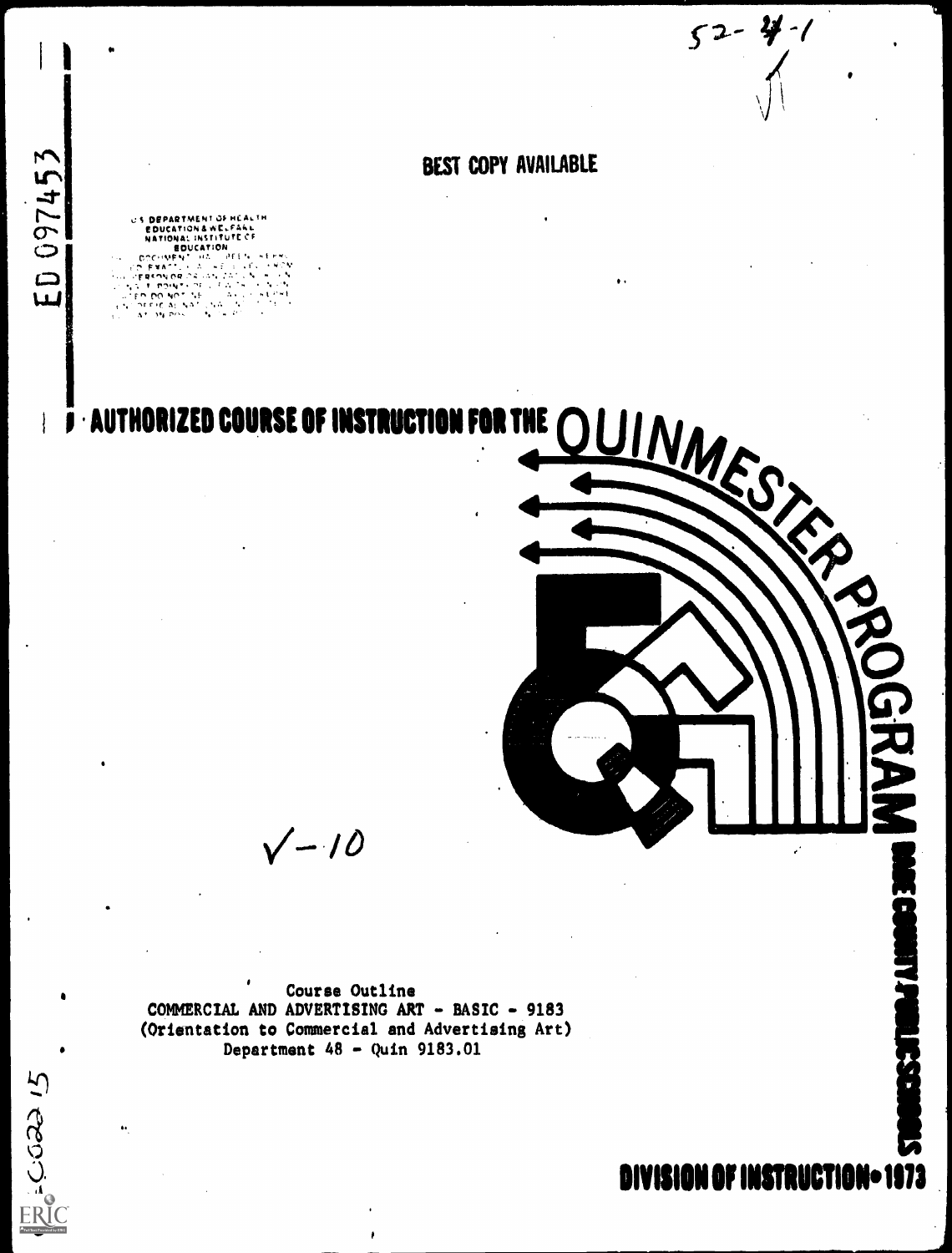ED.097453

 $\bigvee$ D A U B L I C  $\mathbf c$ T Y P S C H O O L S D E  $\mathbf 0$ J. N  $1450$ **NORTHEAST SECOND** AVENUE

MIAMI, FLORIDA 33132

## Course Outline

 $\boldsymbol{i}$  $\cdot$ 

COMMERCIAL AND ADVERTISING ART - BASIC - 9183 (Orientation to Commercial and Advertising Art)

Department  $48 -$  Quin 9183.01

county office of

VOCATIONA! AND ADULT EDUCATION

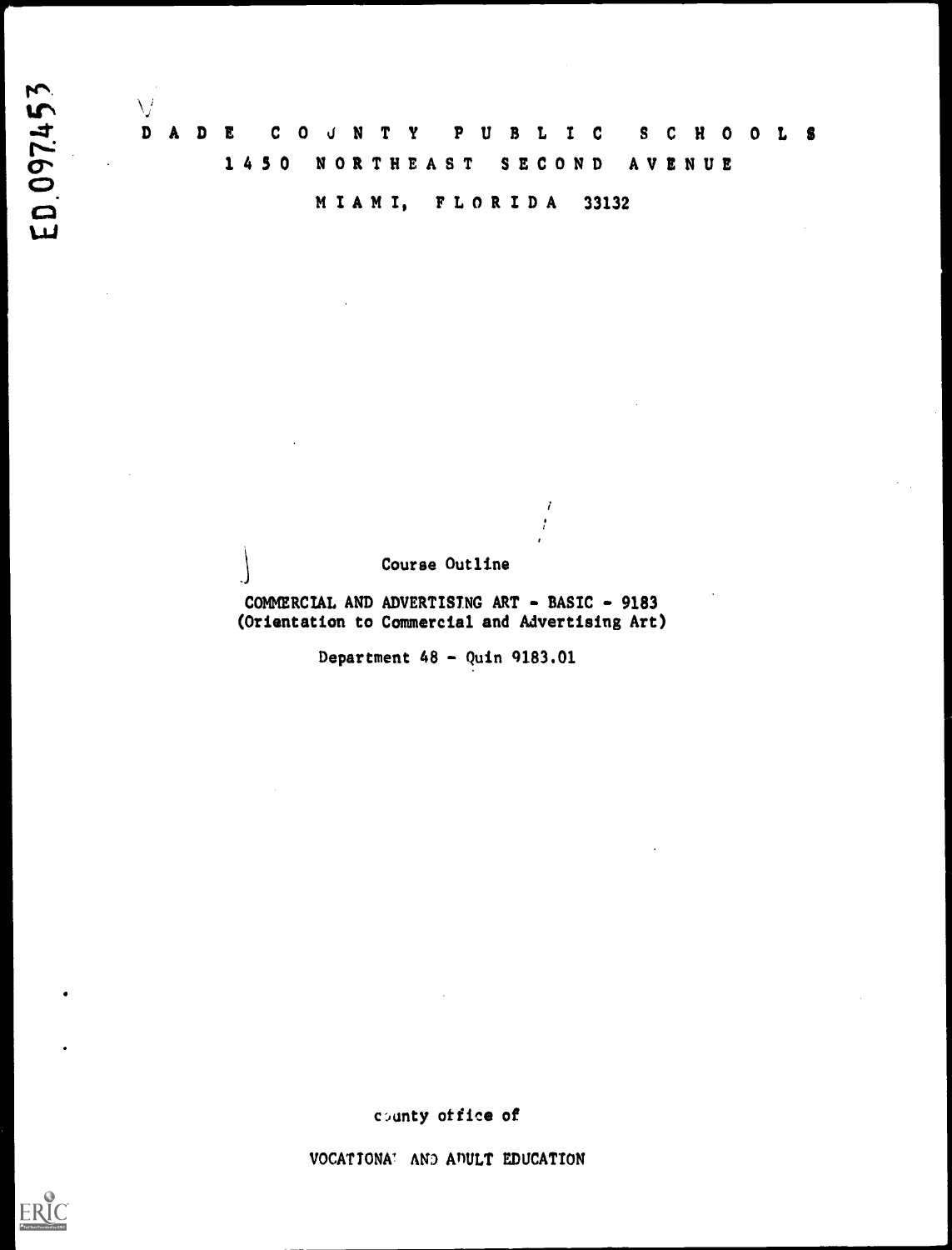## THE SCHOOL BOARD OF DADE COUNTY

Mr. G. Holmes Braddock, Chairman Mr. William H. Turner, Vice-Chairman Mrs. Ethel Beckham Mrs. Crutcher Harrison Mrs. Phyllis Miller Mr. Robert Renick Dr. Ben Sheppart

Dr. E. L. Whigham, Superintendent of Schools Dade County Public Schools Miami, Florida 33132

December, 1972

Published by the School Board of Dade County

**FRI**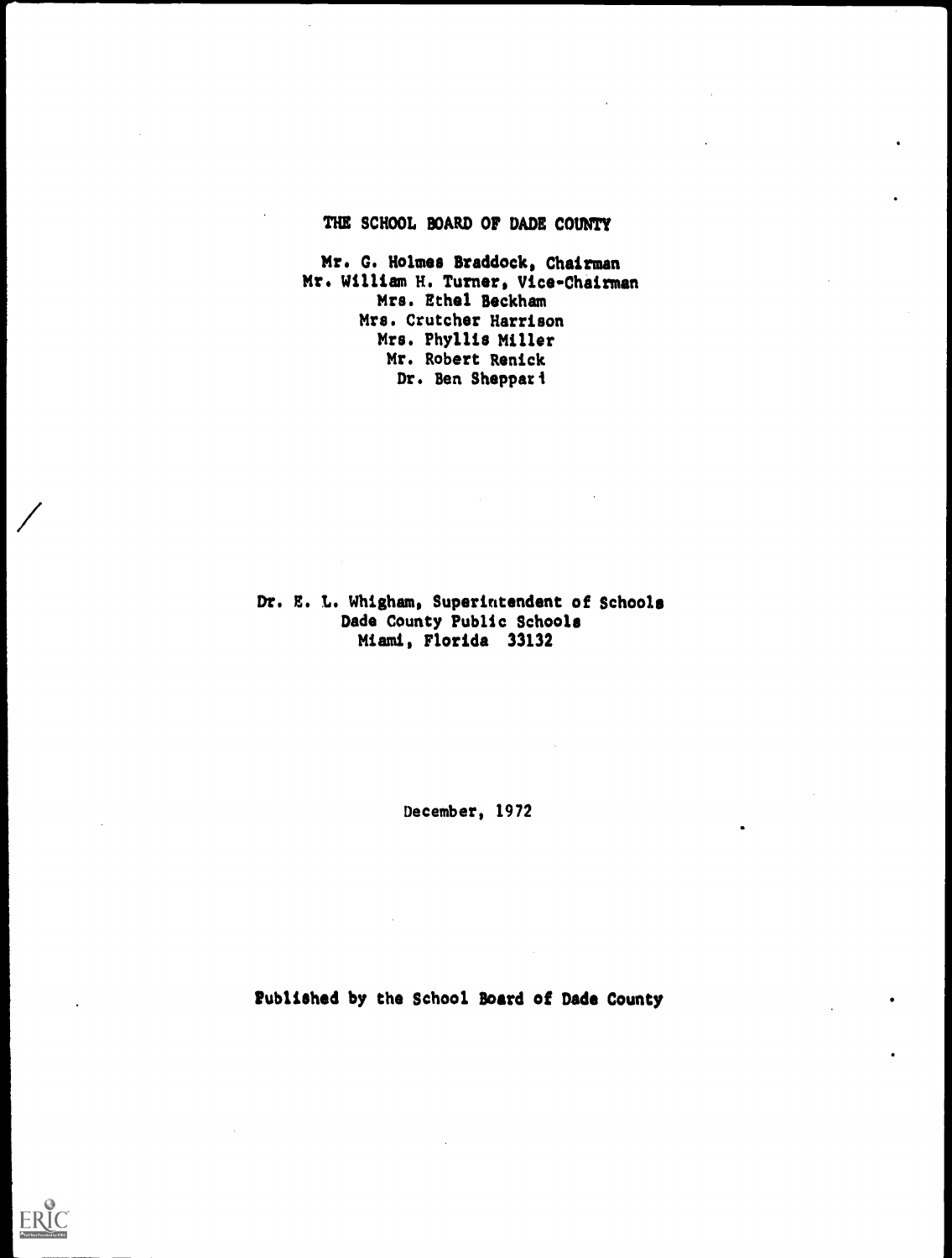## Course Description

|                |              | Orientation to |                                |  |  |  |
|----------------|--------------|----------------|--------------------------------|--|--|--|
| 9183           |              | 9183.01        | Commercial and Advertising Art |  |  |  |
| State Category | County Dept. | County Course  | Course Title                   |  |  |  |
| Number         | Number       | Number         |                                |  |  |  |

This is the basic quinmester course in Commercial and Advertising Art. This Course is a comprehensive study of the fundamentals needed to inform the student of the course content in Commercial and Advertising Art. This will irtlude safety, rules and regulations and other facts pertinent to course qualifications and standards. These basics, when applied by the student, should encourage and inspire him to successful achievement. This is a one quinmester credit course.

Indicators of Success: Applicants must apply and be accepted by the school administration and the Commercial and Advertising Art instructor(s).

Clock Hours: 45

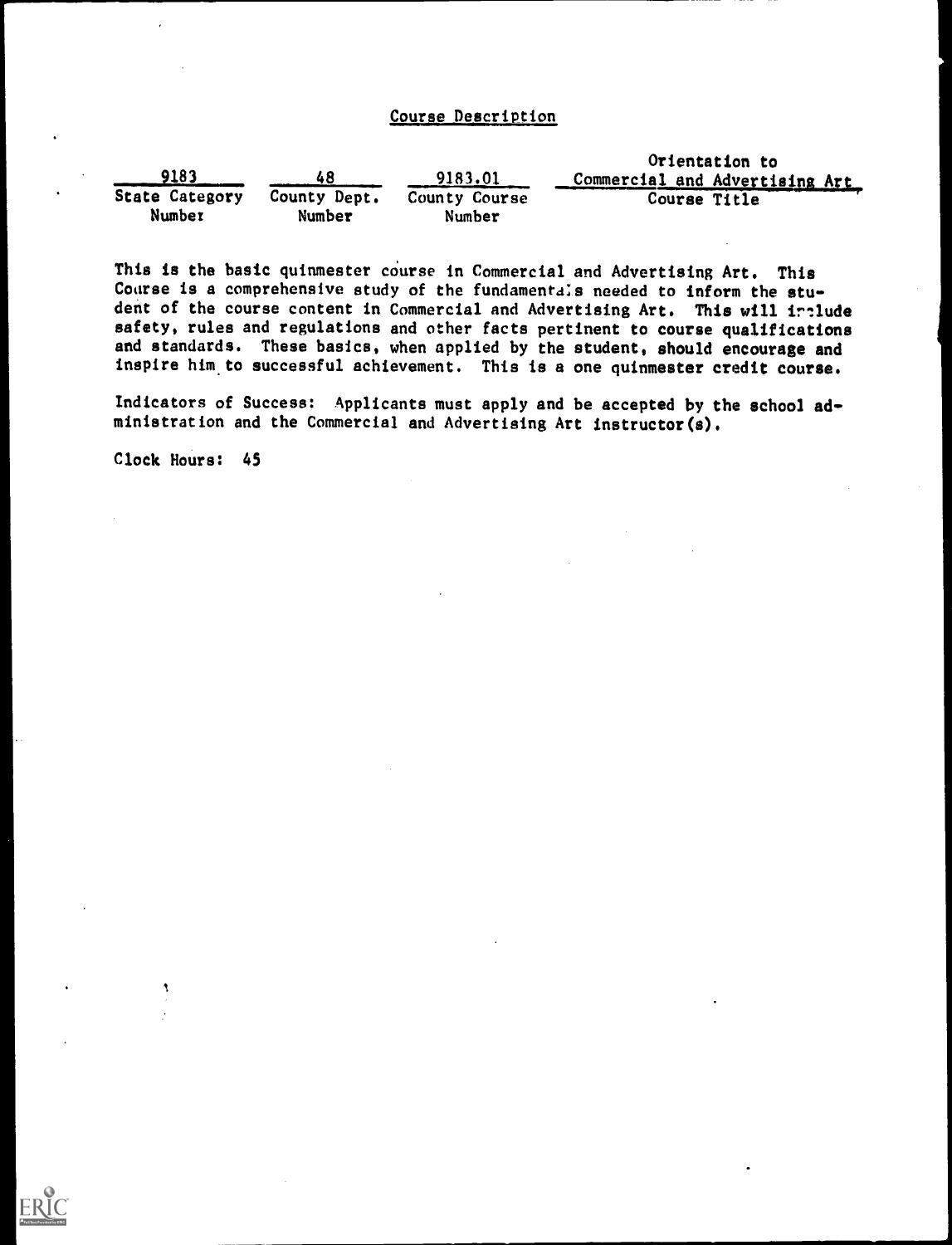#### PREFACE

The following quinmester outline is presented as an introduction to help the student become familiar with the many facets and requirements to be adhered to in the field of Commercial and Advertising Art.

The student is given an in-depth orientation to the entire course content, including rules, regulations and safety factors. The student is made aware of the opportunities for gainful employment in the field.

This course is taught in a one hour block for 45 hours consisting of four instructional blocks, and concluded by a quinmester post test sample.

An adjunct to the listed instructional methods is provided through the instructor's utilization of audio-visual equipment and materials.

The bibliography lists the basic reference books used by the teacher in presenting the material. The books are available to the student through the instructor.

This outline was developed through the cooperative efforts of the instructional and supervisory personnel, the Quinmester Advisory Committee, and the Vocational Curriculum Materials Service, and has been approved by the Dade County Vocational Curriculum Committee.

 $\mathbf{1}$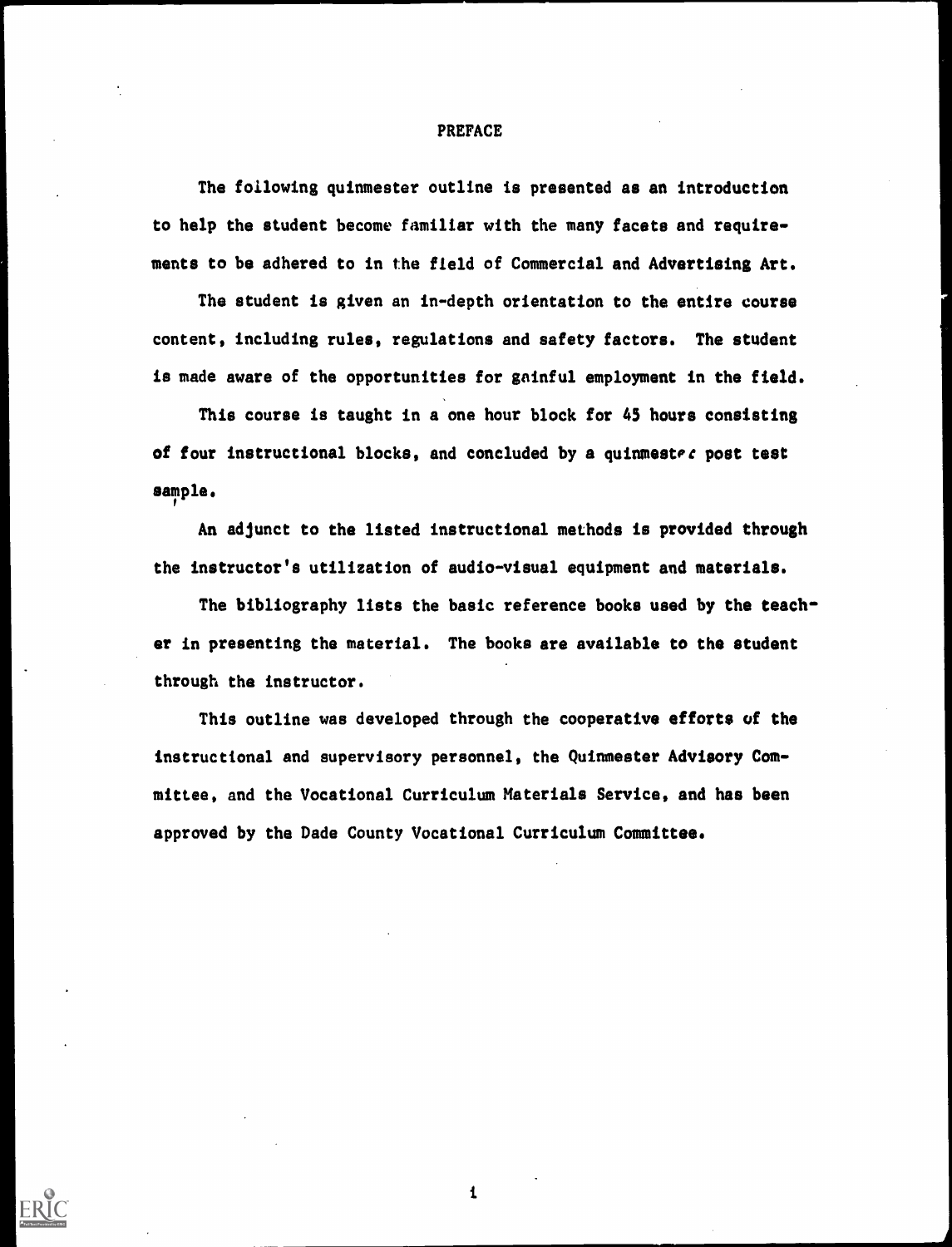## TABLE OF CONTENTS with Suggested Hourly Breakdown

|                                                     |                           | Page             |
|-----------------------------------------------------|---------------------------|------------------|
|                                                     |                           | $\mathbf{1}$     |
|                                                     |                           | 111              |
| SPECIFIC BLOCK OBJECTIVES                           |                           | 1 <sub>v</sub>   |
| BIBLIOGRAPHY                                        |                           |                  |
|                                                     |                           | 3                |
| <b>BLOCK</b>                                        |                           |                  |
| Ī.<br>ORIENTATION TO THE FIELD OF COMMERCIAL AND    |                           |                  |
| ADVERTISING ART (15 Hours)                          |                           |                  |
|                                                     | Introduction to the Field |                  |
|                                                     | Description of Field      |                  |
|                                                     |                           |                  |
| II.<br>COURSE OBJECTIVES (15 Hours)                 |                           |                  |
|                                                     |                           |                  |
|                                                     |                           | 1                |
|                                                     | By Teacher Methods        |                  |
| SHOP WORK IN THE COMMERCIAL AND ADVERTISING<br>III. |                           |                  |
| ART CLASSROOM (15 Hours)                            |                           |                  |
|                                                     |                           |                  |
|                                                     |                           | $\boldsymbol{2}$ |
|                                                     | Classroom Procedures      | $\overline{2}$   |
| IV.<br>QUINMESTER POST-TEST                         |                           |                  |
|                                                     |                           |                  |
| <b>APPENDIX:</b><br>QUINMESTER POST-TEST SAMPLE     |                           | 6                |
|                                                     |                           |                  |



 $\ddot{\phantom{a}}$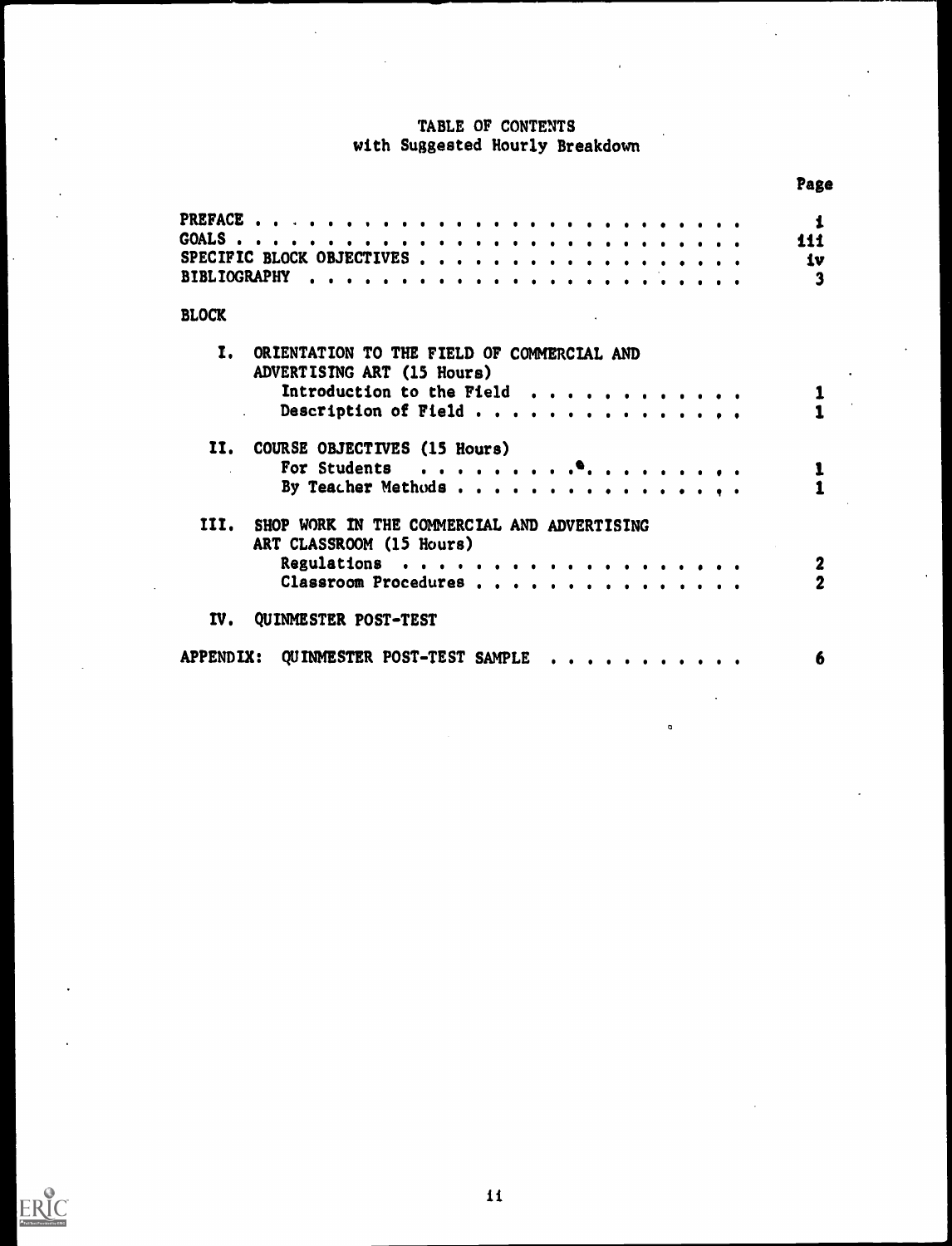#### GOALS

 $\mathbf{V}$ 

The commercial and advertising art student must be able to:

- 1. Exhibit an understanding of the *e*kills, manipulative practices and technic:1 information needed to acquire and hold a position in the field of advertising arts.
- 2. Demonstrate the need for accuracy, neatness, and visualization in the commercial and advertising arts field.
- 3. Develop good work habits and pride in achievement.
- 4. Exhibit the proper use and care of the tools and materials of the profession and their relationship to precision work.
- 5. Learn the many categories of the commercial and advertising arts so that he may gain a broad knowledge of the field.
- 6. Instill in one's self an atmosphere of creative excitement toward meaningful commercial and advertising art goals.

٠.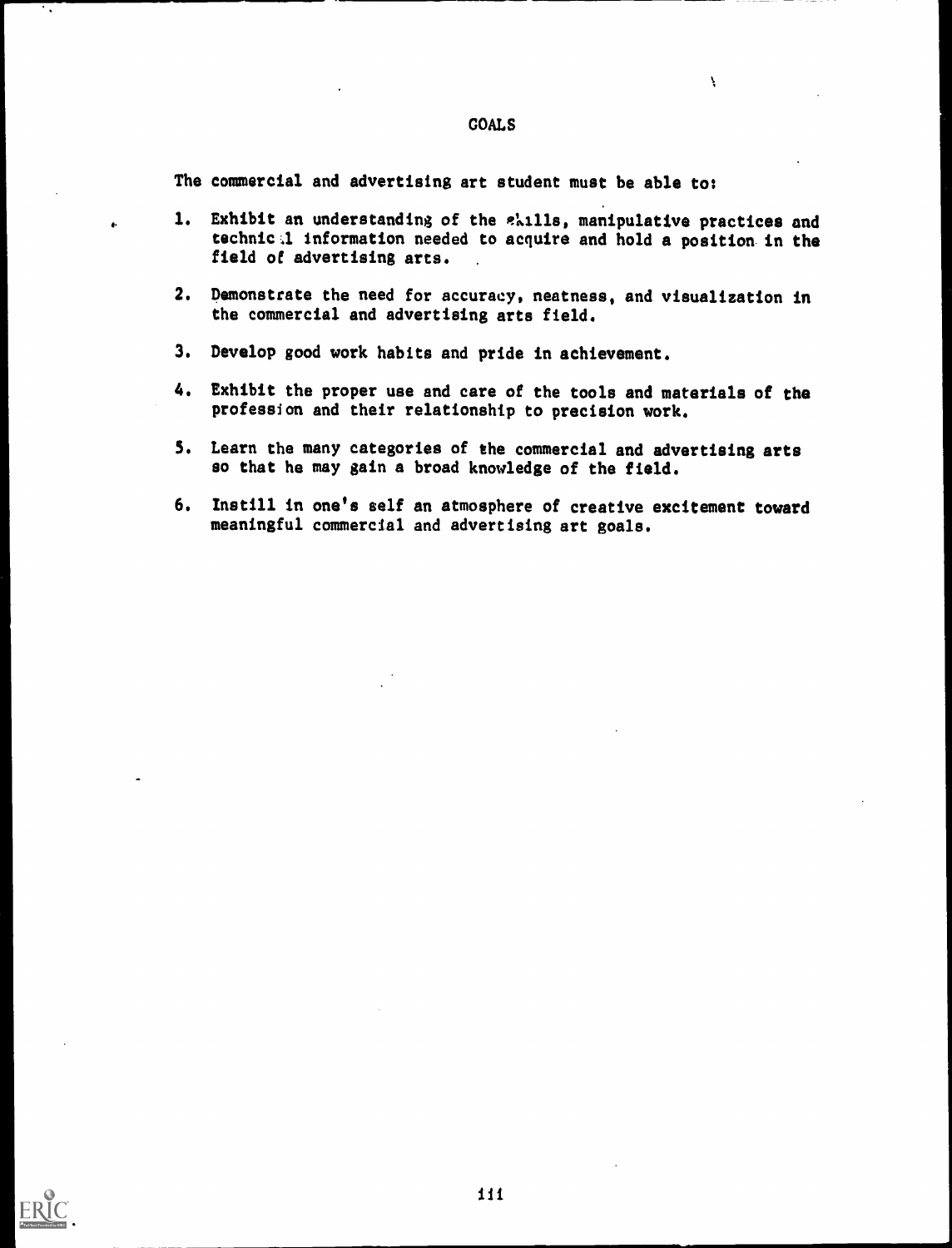#### SPECIFIC BLOCK OBJECTIVES

BLOCK I - ORIENTATION TO THE FIELD OF COMMERCIAL AND ADVERTISING ART

The student must be able to:

- 1. State orally or in writing what five procedures will be expected of him as a trainee of commercial and advertising art.
- 2. Explain in writing ten departments of an advertising agency and how each depends upon the other for the completed art before printing.
- 3. Have an awareness of the employment opportunities in the field by identifying in writing or orally ten different jobs or positions in the field.
- 4. Induce understanding of the necessary qualifications by his educational background, his temperamental adjustment, moral ethical responsibilities and by listing in writing ten qualifications for related job success.

BLOCK II - OBJECTIVES OF COURSE

The student must be able to:

- 1. Discuss orally or in writing four out of the five objectives of the course.
- 2. State orally five benefits derived by the student in this course.
- 3. Explain in writing the five teaching and instructional aids used:
	- A. Individual Instruction
	- B. Class Lecture and Demonstration
	- C. Textbooks Used
	- D. Visual Aids
		- (1) Slides
			- (2) Movies
			- (3) Overhead transparencies
		- (4) Charts and diagrams
	- E. Advertising Services

BLOCK III - SHOP WORK IN COMMERCIAL ADVERTISING ART

The student must be able to:

- 1. List in writing the four procedures used in making an advertising presentation.
- 2. State orally how a toolroom and storage system should operate smoothly and economically.
- 3. Demonstrate in writing the five student responsibilities for tools, equipment and supplies.
- 4. State in writing ten student responsibilities pertaining to his conduct, rules and regulations of shop procedures.
- 5. Exhibit orally or in writing a paragraph on how to keep a clean work station.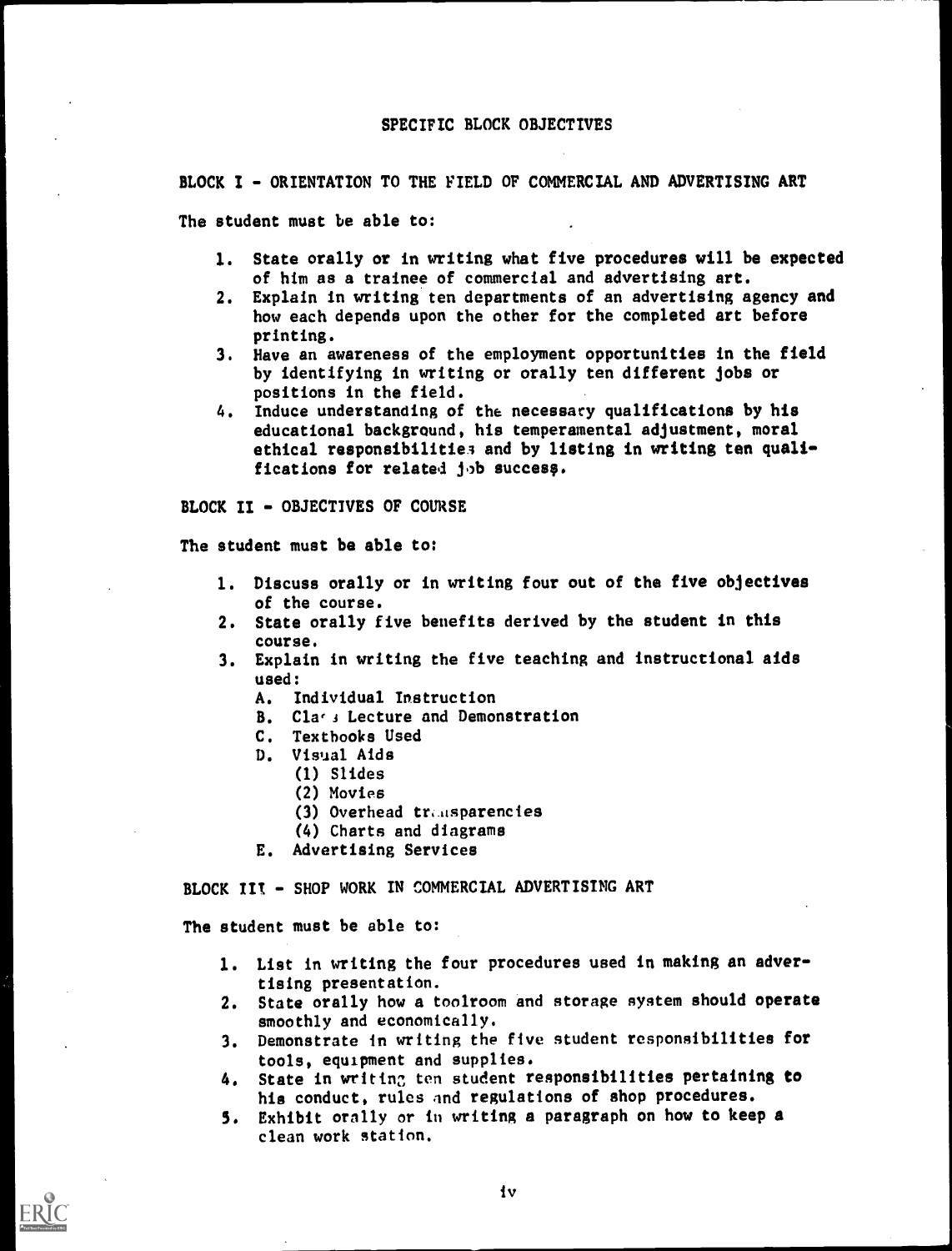6. Perform the safety precautions in storing of solvents and use of various tools and materials in a written paragraph.

BLOCK IV - QUINMESTER POST-TEST

The student must be able to:

1. Satisfactorily complete the quinmester post-test.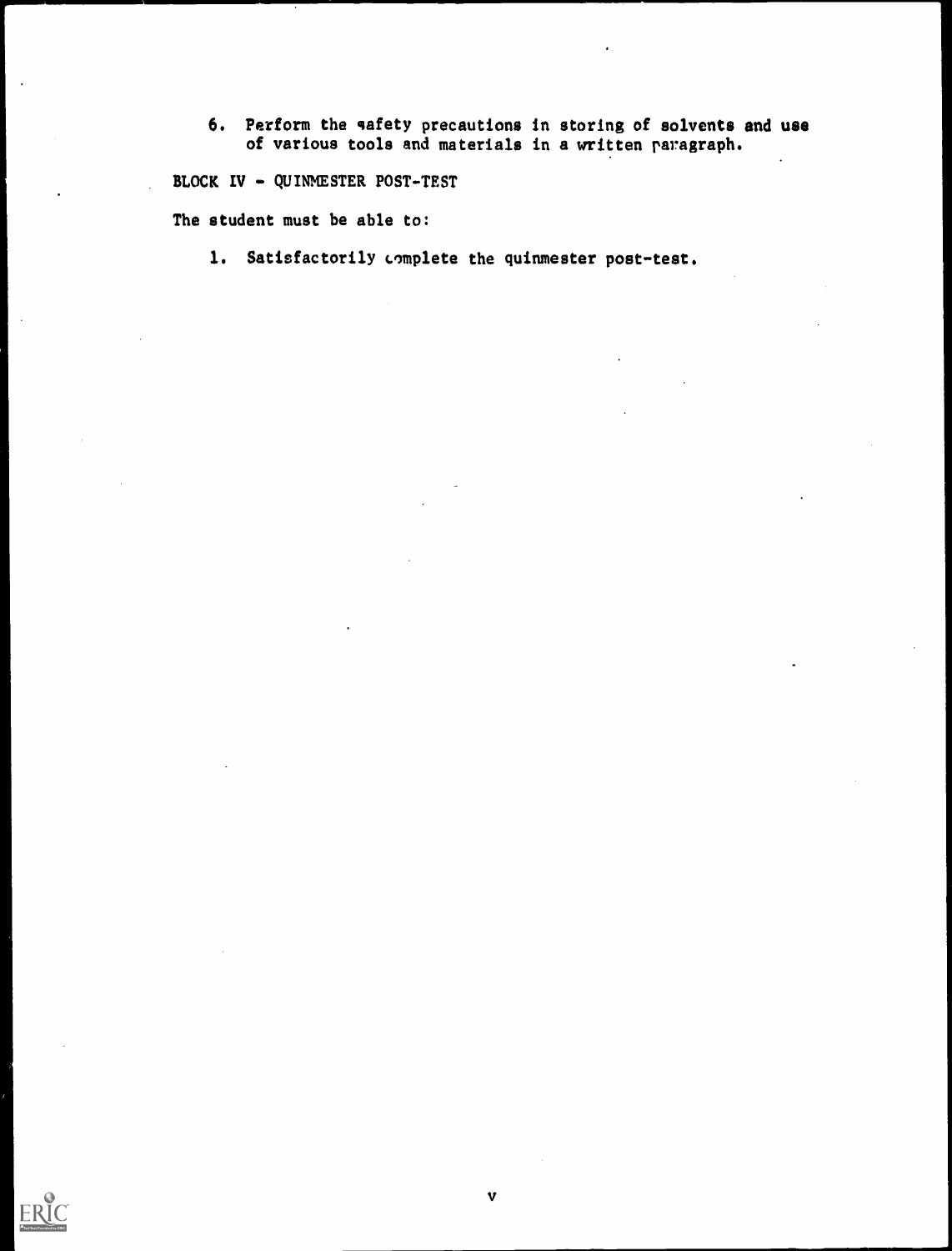## Course Outline

COMMERCIAL AND ADVERTISING ART - BASIC (Orientation to Commercial and Advertising Art)

Department 48 - Quin 9183.01

## I. ORIENTATION TO THE FIELD OF COMMERCIAL AND ADVERTISING ART

## A. Introduction to the Field

- 1. Many and varied job opportunities
- 2. Lucrative
- 3. Benefits derived by the student
	- a. Dependent on abilities
	- b. Dependent on attitude
	- c. Dependent on interest shown
- B. Description of Field
	- 1. Working conditions
		- a. Work at own pace
		- b. Individual work environments
	- 2. Qualifications necessary
		- a. Educational (basic)
			- (1) At least high school graduate
			- (2) Good English background
			- (3) At least two years of commercial art education
			- b. Temperamental attitudinal
				- (1) Even tempered
				- (2) Enthusiastic
				- (3) Cooperative
				- (4) Responsible dependable

#### II. COURSE OBJECTIVES

- A. For Student
	- 1. Successful student placement
	- 2. Introduction of new techniques and skills
	- 3. Improvement of latent techniques and skills
- B. By Teacher Methods
	- 1. Related or theory lecture and demonstrations
	- 2. Manipulative or lab student work
	- 3. Use of instructional aids
		- a. Guests from industry
			- b. Textbooks and workbooks
		- c. Charts, films, film strips
		- d. Advertising services
			- (1) Clip art
				- (2) Morgue
				- (3) Syndicated cut service
				- (4) Research

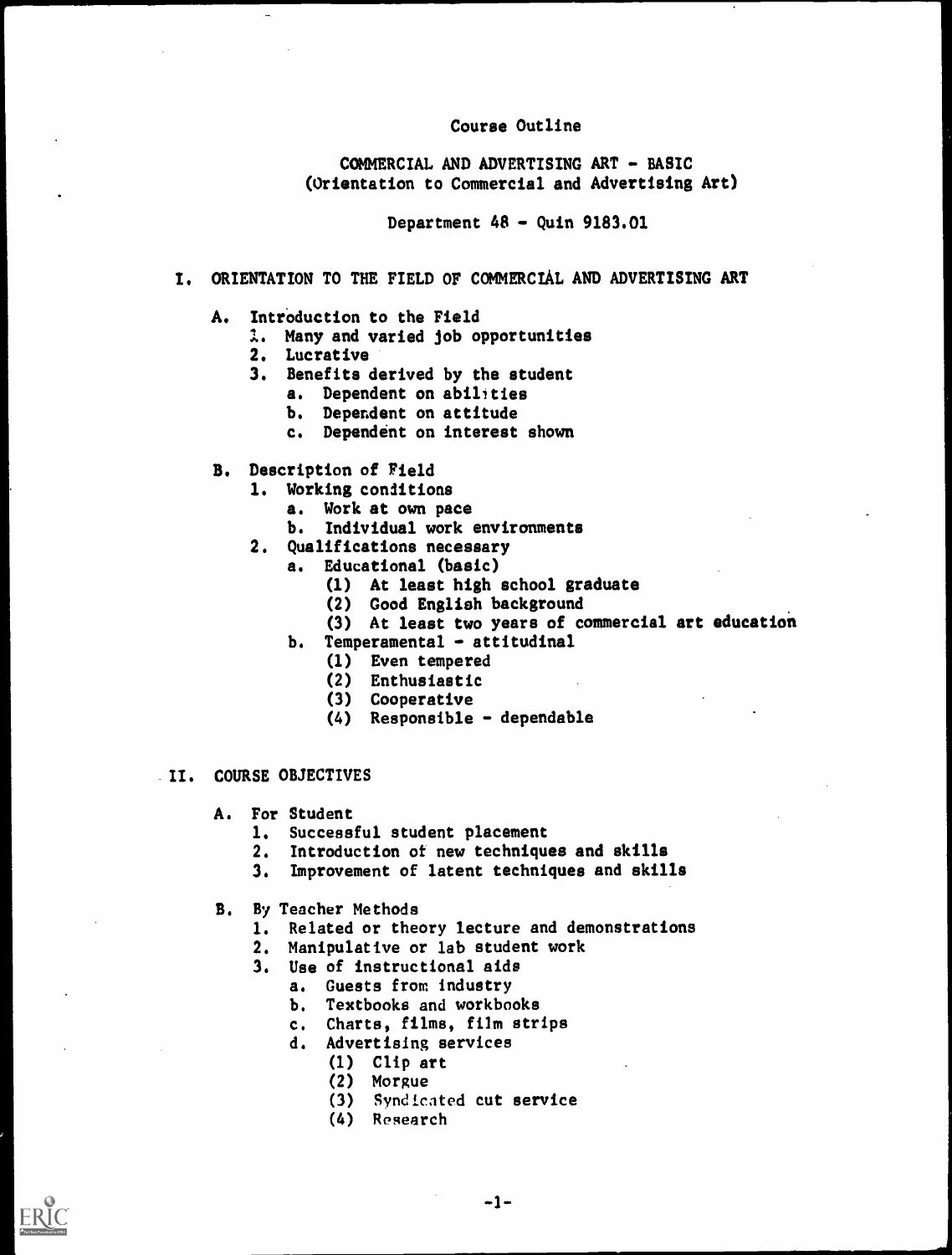# III. SHOP WORK IN THE COMMERCIAL AND ADVERTISING ART CLASSROOM

A. Regulations

 $\bar{\mathbf{C}}$ 

- 1. Student responsibility
	- a. Tools
	- b. Equipment
	- c. Supply
- 2. Classroom conduct
	- a. Tardiness
	- b. Cutting
	- c. Absenteeism

## B. Classroom Procedures

- 1. Procedures used in presentation
	- a. Thumbnail
	- b. Roughs
	- c. Comprehensive
	- d. Mechanical
	- a. Camera ready
	- f. Finished art
	- g. Over lay
- 2. Toolroom and storage system
	- a. Shop foreman monitor
	- b. Check out procedure
- 3. Shop rules and regulations
- 4. Clean-up methods
- 5. Safety rules and precautions

IV. QUINMESTER POST-TEST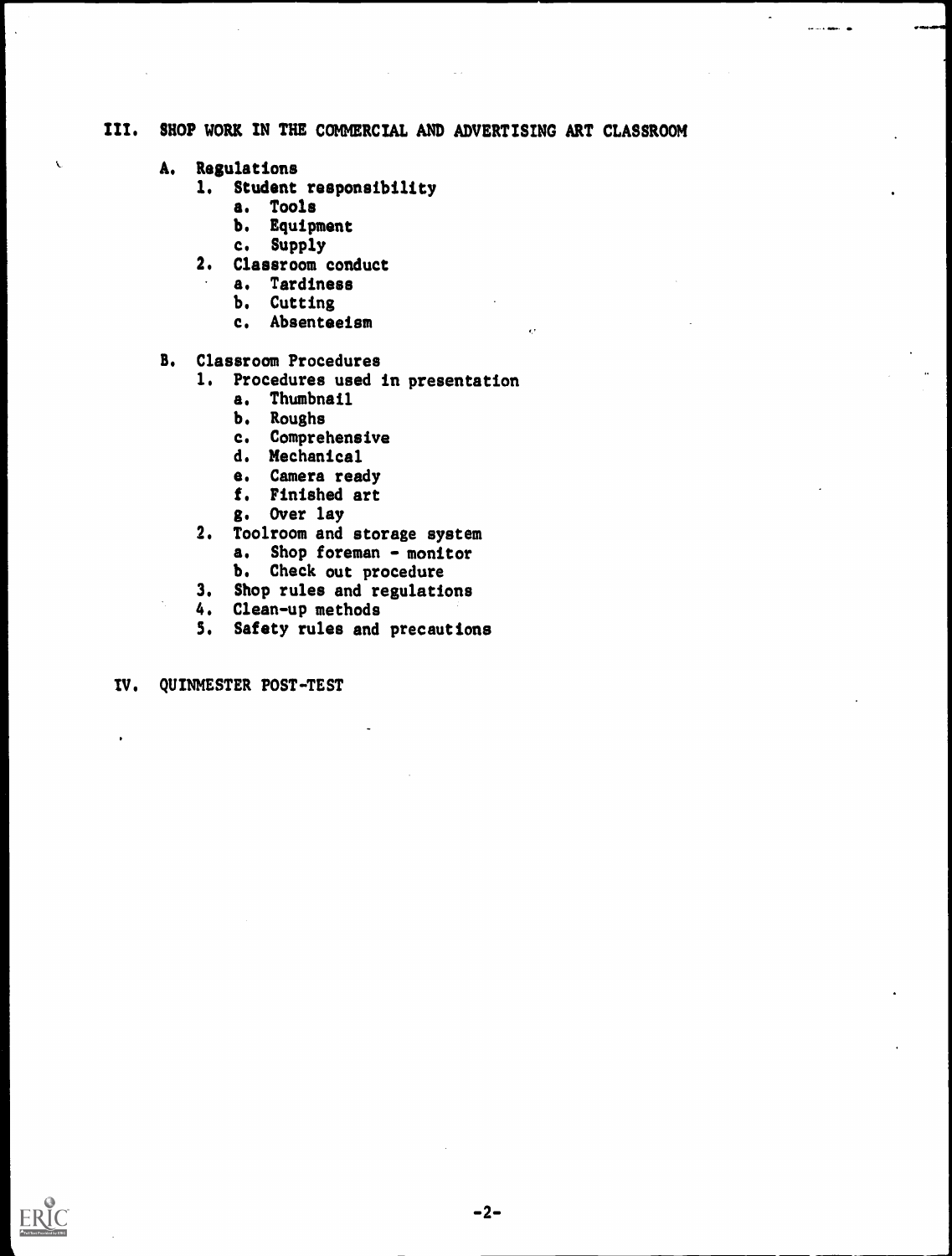#### BIBLIOGRAPHY (Orientation to Commercial and Advertising Art)

Basic References:

- 1. Biegeleisen, J. I. The ABC of Lettering. New York: Harper and Brothers, 1955. Pp. 221.
- 2. Biegeleisen, J. I., and Cohn, M. A. Silk Screen Techniques. New York: Dover Publications, Inc., 1958. Pp. 187.
- 3. Boley, Bill. Basics of Lettering. Cincinnati: The Signs of the Times Publishing Company, 1952. Pp. 192.
- 4. Cardamone, Tom. Advertising Agency and Studies Skills. New York: Watson-Guptill Publications, 1959. Pp. 125.
- 5. Carlsen, Darvey E. Graphic Arts. Peoria: Charles A. Bennett Company, Inc., 1958. Pp. 898.
- 6. Cataldo, John W. Lettering. Worcester, Massachusetts: Davis Publications, Inc., 1958. Pp. 80.
- 7. Crewdson, Frederick N. Color in Decoration and Design. Wilmette, Illinois: Frederick J. Drake and Company, 1953. Pp. 232.
- 8. Duvall, Edward J. Take It from Here. Chicago: Frederick J. Drake and Company, 1957. Pp. 121.
- 9. Eisenberg, James, and Kafka, Francis J. Silk Screen Printing. Bloomington, Illinois: McKnight and McKnight Publishing Company, 1957, Pp. 91.
- 10. Titzgerald, Robert. Practical Sign Shop Operation. Cincinnati: The Signs of the Times Publishing Company, 1957. Pp. 196.
- 11. George, Ross F. Speedball Textbook for Pen and Brush Lettering. Camden, New Jersey: Landau Book Company, Inc., 1960. Pp. 96.
- 12. Gregory, Ralph. Better Sign Painting. Cincinnati: The Signs of the Times Publishing Company, 1960. Pp. 220.
- 13. Horn, George F. Postern. Worcester, Massachusetts, Davis Publications, Inc., 1964. Pp. 96.
- 14. Instructions for Operating the Cutaw'. Chicago: International Register Company, 1959. Pp. 13.
- 15. Kroll, Matasha. Mindow Display. New York: Studio Publishing Company, 1954. Pp, 06.
- 16. Martin, h. C. Martin's Complete Ideas. Galesburg, Illinois: Dick Buck fuhlishing Company, 1961. Pp. 2S8.

 $\mathbf{z}^{(1)}$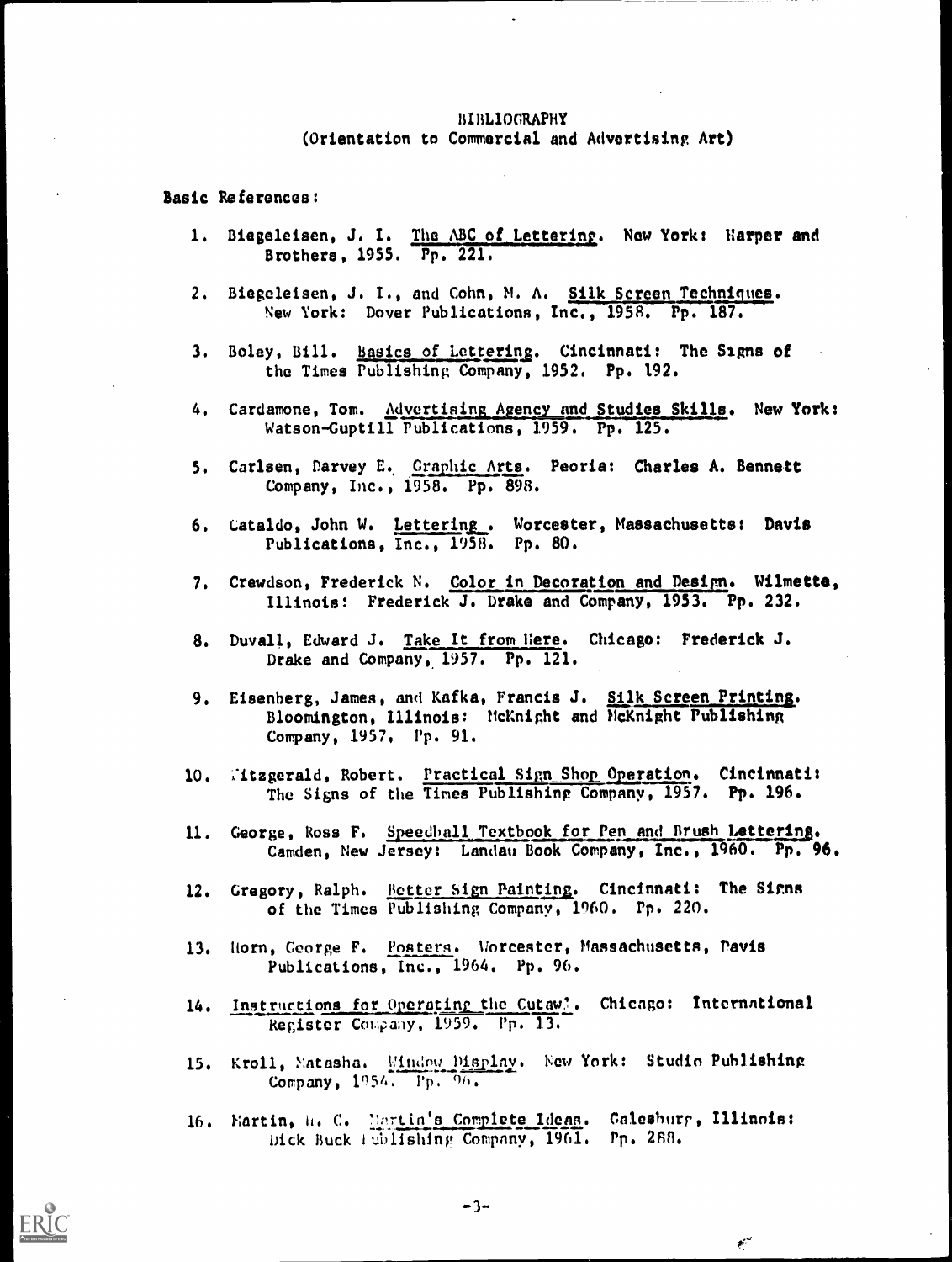- 17. Matthews, E. C. Sign Painting Course. Chicago: Nelson Hall Company, 1960. Pp. 148.
- 18. Maurello, Ralph S. Commercial Art Techniques. New York: Tudor Publishing Company, 1952. Pp. 128.
- 19. . How To Do Paste-Ups and Mechanicals. New York: Tudor Publishing Company, 1960, Pp. 160.
- 20. Orr, Kenneth. Printing Layout and Design. Albany, New York: Delmar Publishers, Inc., 1955. Pp. 201.
- 21. Owen, Robert E. New Practical Sign Painting. l'ilwaukee: The Bruce Publishing Company, 1958. Pp. 182.
- Rosenbaum Joseph. Layout Styles Reference Charts No. 1-32. Mami,  $22.$ Florida: Division of Vocational and Adult Education, Dade County Public Schools.
- 23. Vanderwalker, F. N. The Mixing of Colors and Paints. Chicago: Frederick J. Drake and Company, 1957. Pp. 292

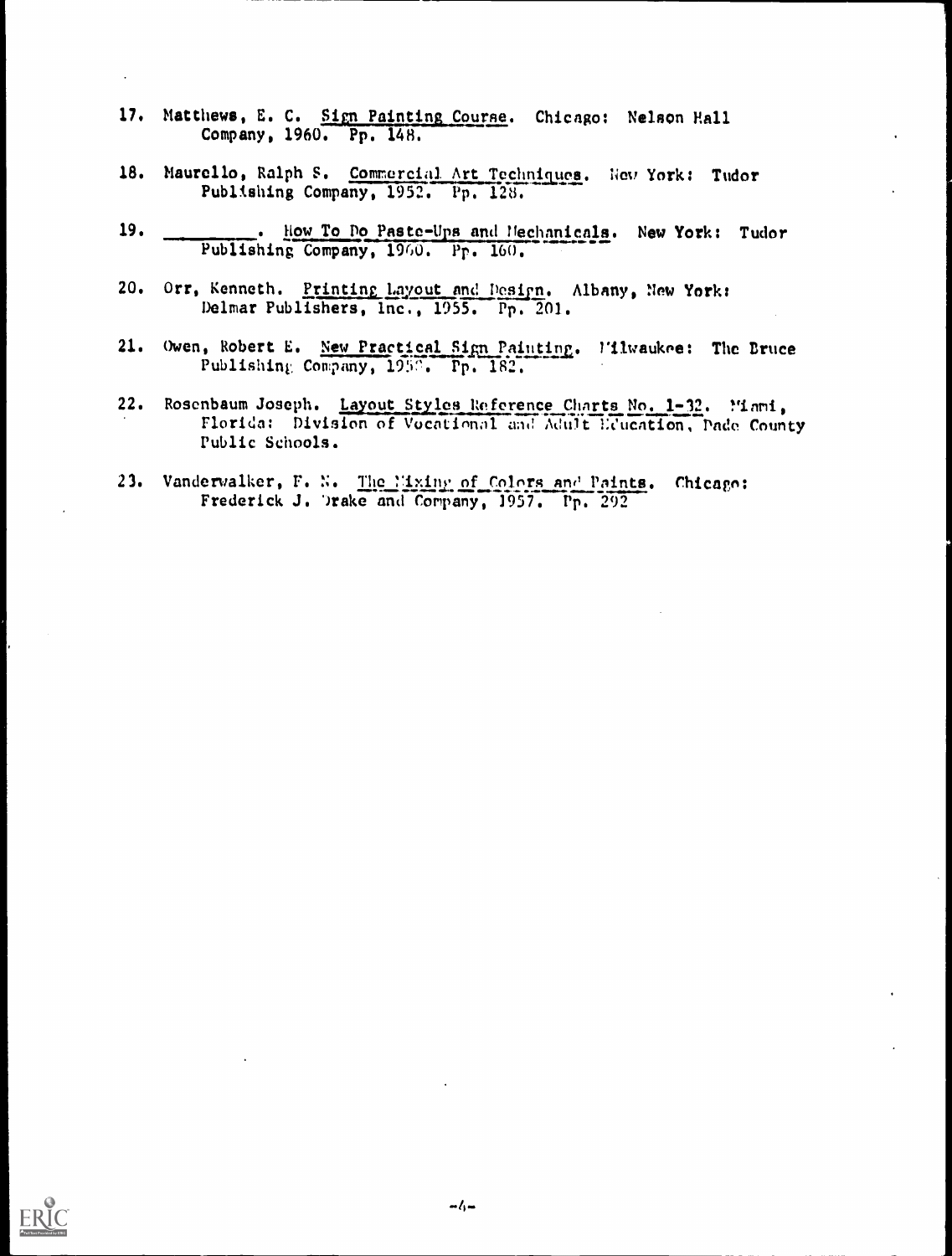# APPENDIX

 $\hat{\mathcal{A}}$ 

Quinmester Post-Test Sample



 $\ddot{\phantom{a}}$ 

 $\ddot{\phantom{a}}$ 

 $5/6$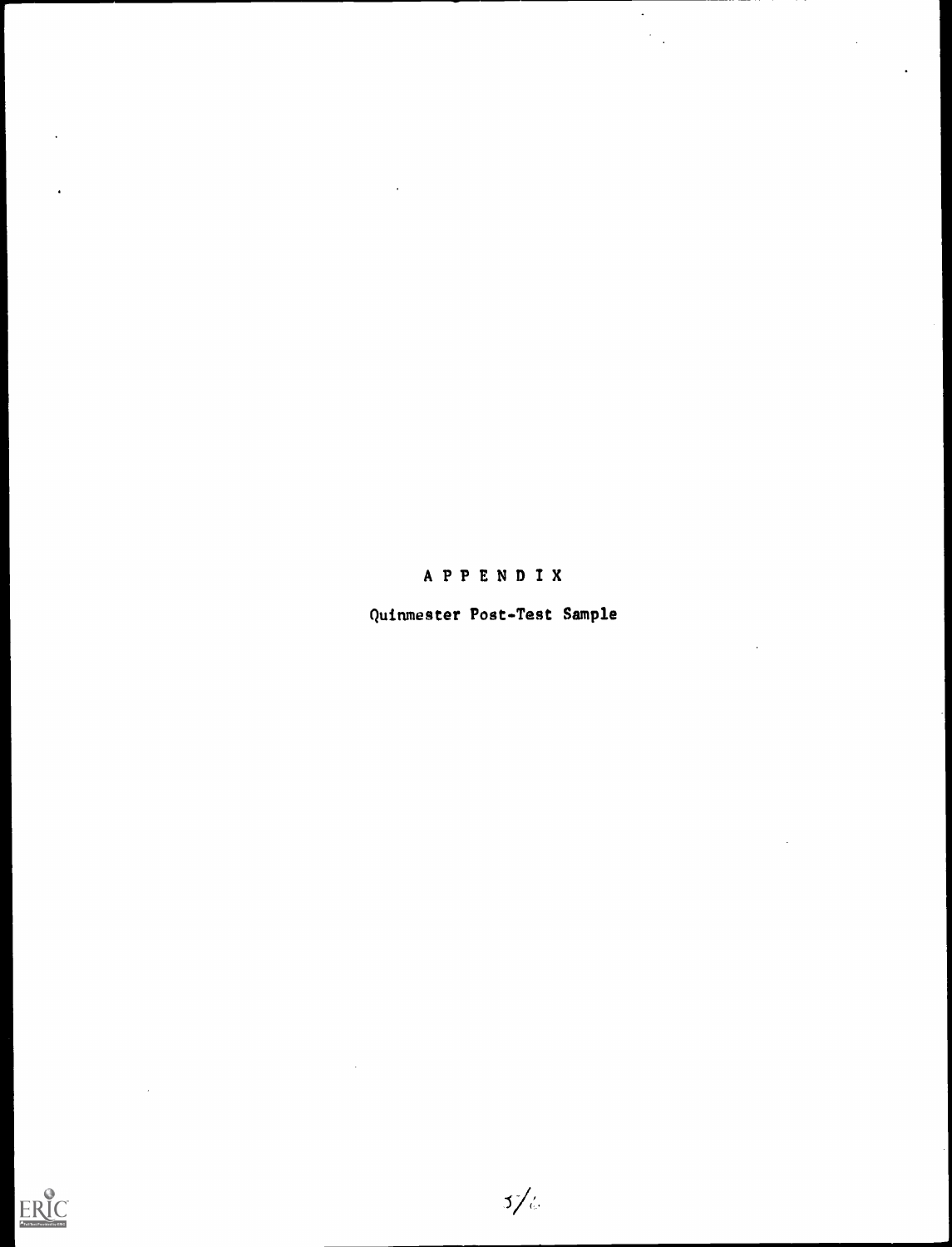## QUINMESTER POST-TEST I

Name Date Score Score

 $\ddot{\phantom{0}}$ 

**ERIC** 

# True-False Test Items

Each of the following statements is either true or false. If the statement is true, draw a circle around the letter T following it; if the statement is false, draw a circle around the F. If a statement is false in part, it is entirely false.

 $\ddot{\phantom{a}}$ 

| ı.            | In the commercial and advertising art field, a person can specialize<br>in one phase of the field.                        | Т | F            |
|---------------|---------------------------------------------------------------------------------------------------------------------------|---|--------------|
| $\mathbf 2$ . | All free-lance commercial artists work on an hourly basis.                                                                | T | F            |
| 3.            | Life drawing is associated with the commercial art field.                                                                 | T | $\mathbf{r}$ |
| .4.           | Layout and lettering are two separate functions but not necess-<br>arily done by the same person.                         | T | F            |
| 5.            | To begin a layout, the artist's first step is to prepare a<br>rough.                                                      | T | F            |
| 6.            | The written part of an advertisement is called the copy.                                                                  | T | $\mathbf{F}$ |
| 7.            | Rough layouts are normally the same size as the finished<br>work.                                                         | T | $\mathbf{F}$ |
|               | 8. Prior art education is of no value in this commercial and<br>advertising course.                                       | T | F            |
| 9.            | A thumbnail sketch is the initial approach to a layout.                                                                   | T | F            |
| 10.           | Layouts are done on transparent paper with pencil, pastels,<br>or magic markers.                                          | T | F            |
| 11.           | It is easier to change a layout than the finished art.                                                                    | T | $\mathbf{F}$ |
| 12.           | Most commercial artists start in the field as illustrators.                                                               | T | F            |
| 13.           | A commercial arrist should observe all designs that surround<br>him so he will become aware of the many forms that can be |   |              |
|               | used.                                                                                                                     |   |              |
| 14.           | A Double page spread of advertising is two facing pages.                                                                  | Т | F            |
| 15.           | A comprehensive is an elaborate or finished version of the<br>rough.                                                      | Т | F            |

.7.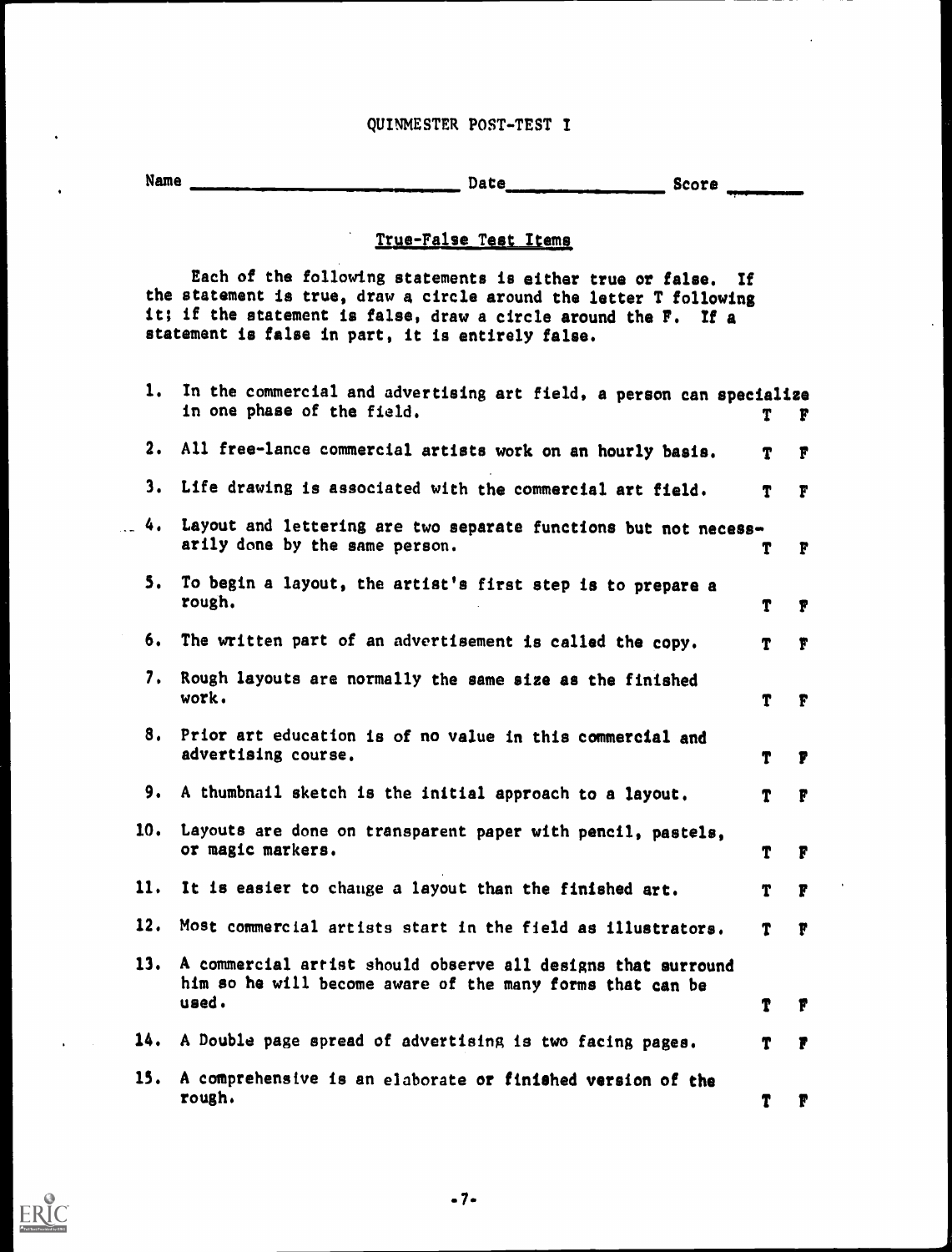|     | 16. An agate line is a unit of measurement used by newspapers only. T F                    |   |          |  |
|-----|--------------------------------------------------------------------------------------------|---|----------|--|
|     | 17. Water color brushes should be cleaned after each completed job. T F                    |   |          |  |
| 18. | An account executive is the liaison man between client and<br>advertising agency.          |   | F        |  |
| 19. | Good procedure in seeking a job is to have a portfolio of all<br>your works, good and bad. | Т | <b>P</b> |  |
|     | 20. A "morgue" is the same as a "swipe" file.                                              |   | F        |  |

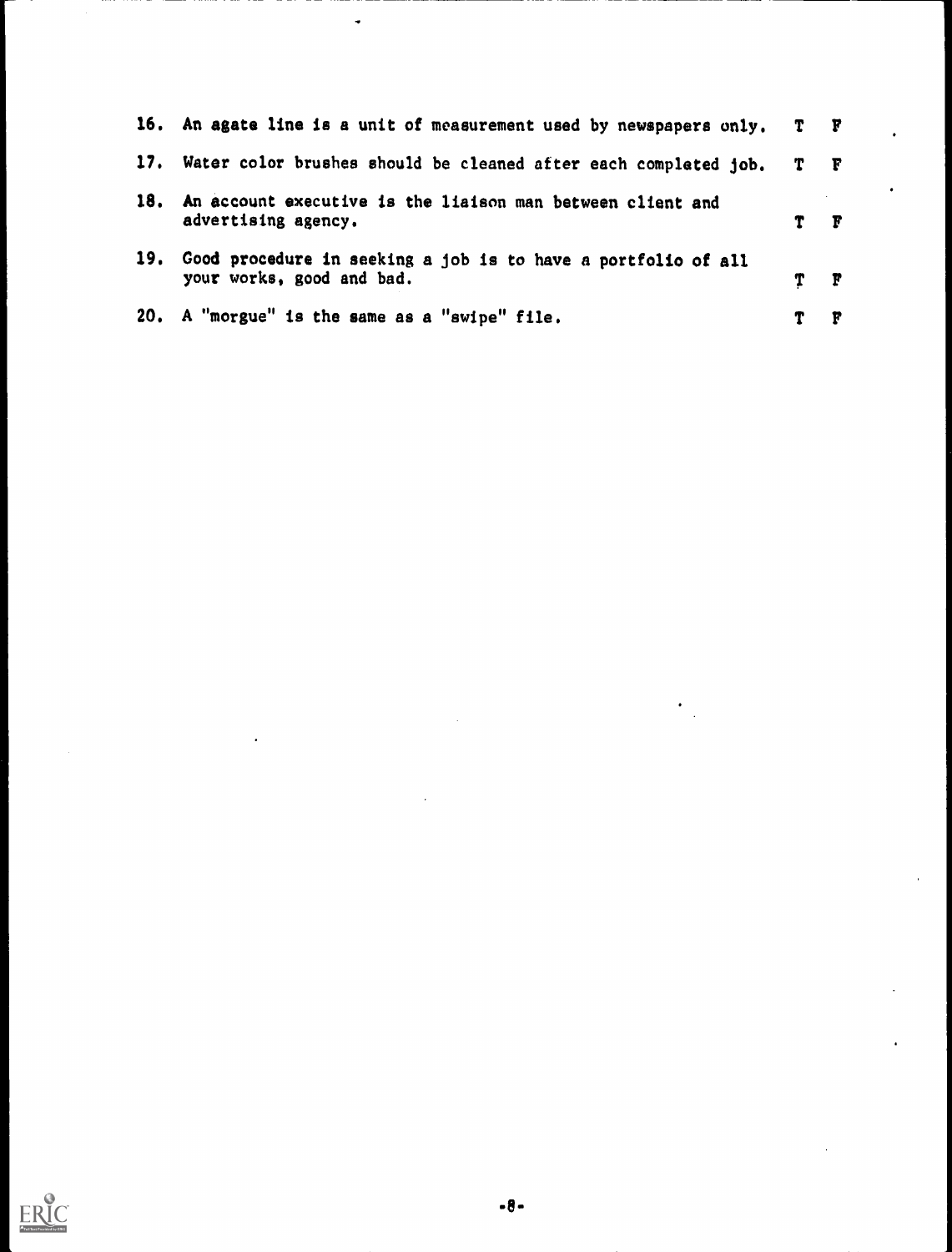## QUINMESTER POST-TEST II

Name successive continuous continuous continuous continuous continuous services of the Score

#### Completion Test Items

Fill in the blank or blanks with the word or words that make the statement correct.

- 1. The interpretative form the commercial artist gives to his subject matter is called \_\_\_\_\_\_\_\_\_\_\_\_\_\_\_\_\_\_\_\_\_.
- 2. The step which produces the background for advertising the product is
- 3. The **is the most expensive part of an opaque** projector.
- 4. The <u>increase is next</u> to your drawing board. It is used to place your art supplies when not in use.
- 5. When the paper cutter is not in use, the cutting arm blade must be in the <u>examed and position</u>.

 $-9$  -  $//$